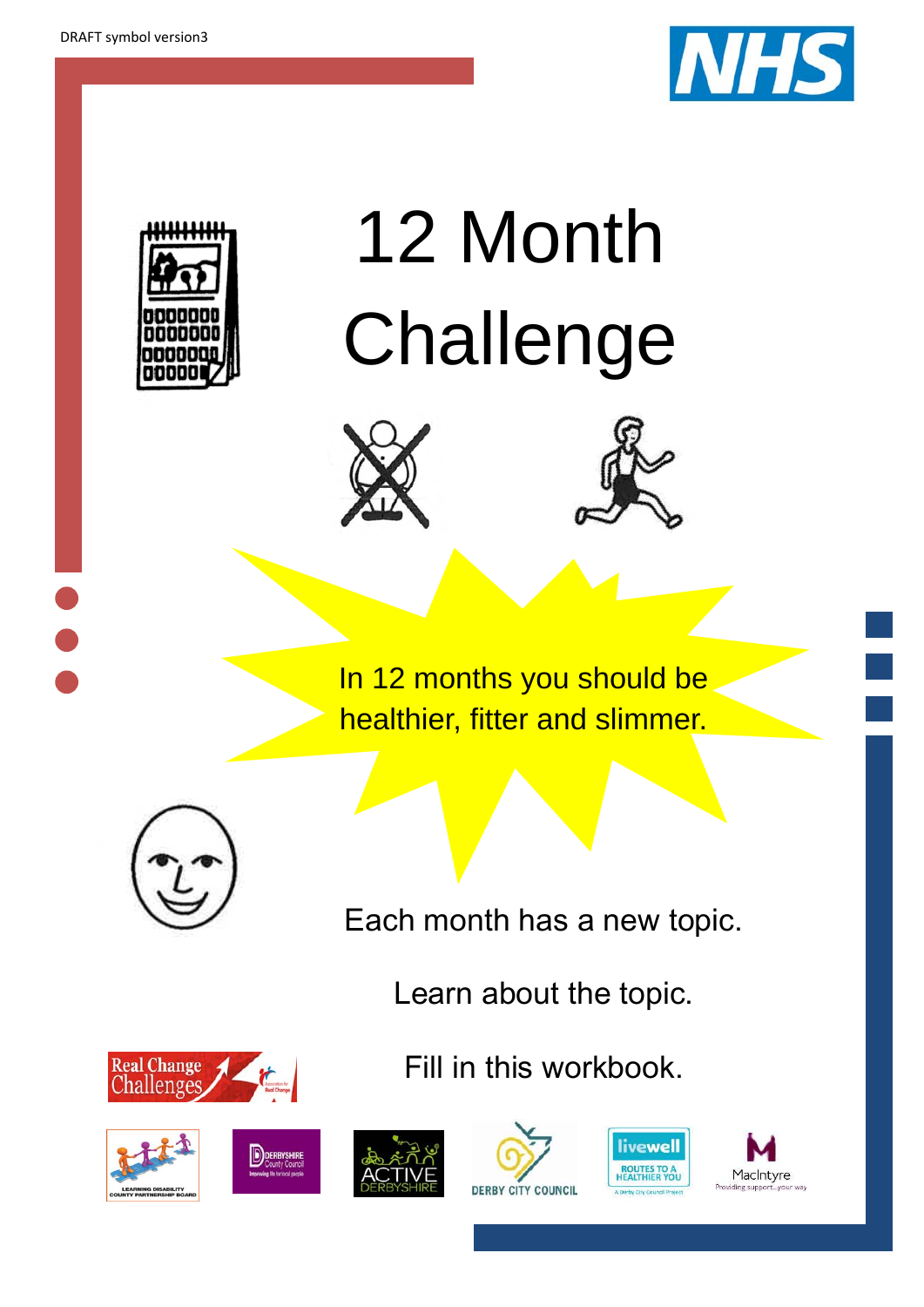

Being a good weight is healthy. Having the right waist size is healthy.

If you are overweight losing even a small amount can make a big difference.

Some people are more than just overweight

Being Obese means you weigh far too much for your height

An obese person has:

- a lot of body fat.
- a big waist.
- More health problems like diabetes, heart disease, breathing and sleeping problems
- Problems walking and getting around

This workbook is to help you think about how to be more healthy



Keep a check on your weight and waist.

Get help from:

- Your Doctor
- Healthy lifestyle service
- NHS choices
- www.easyhealth.org.uk
- www.corecarestandards.co.uk/keepingwell

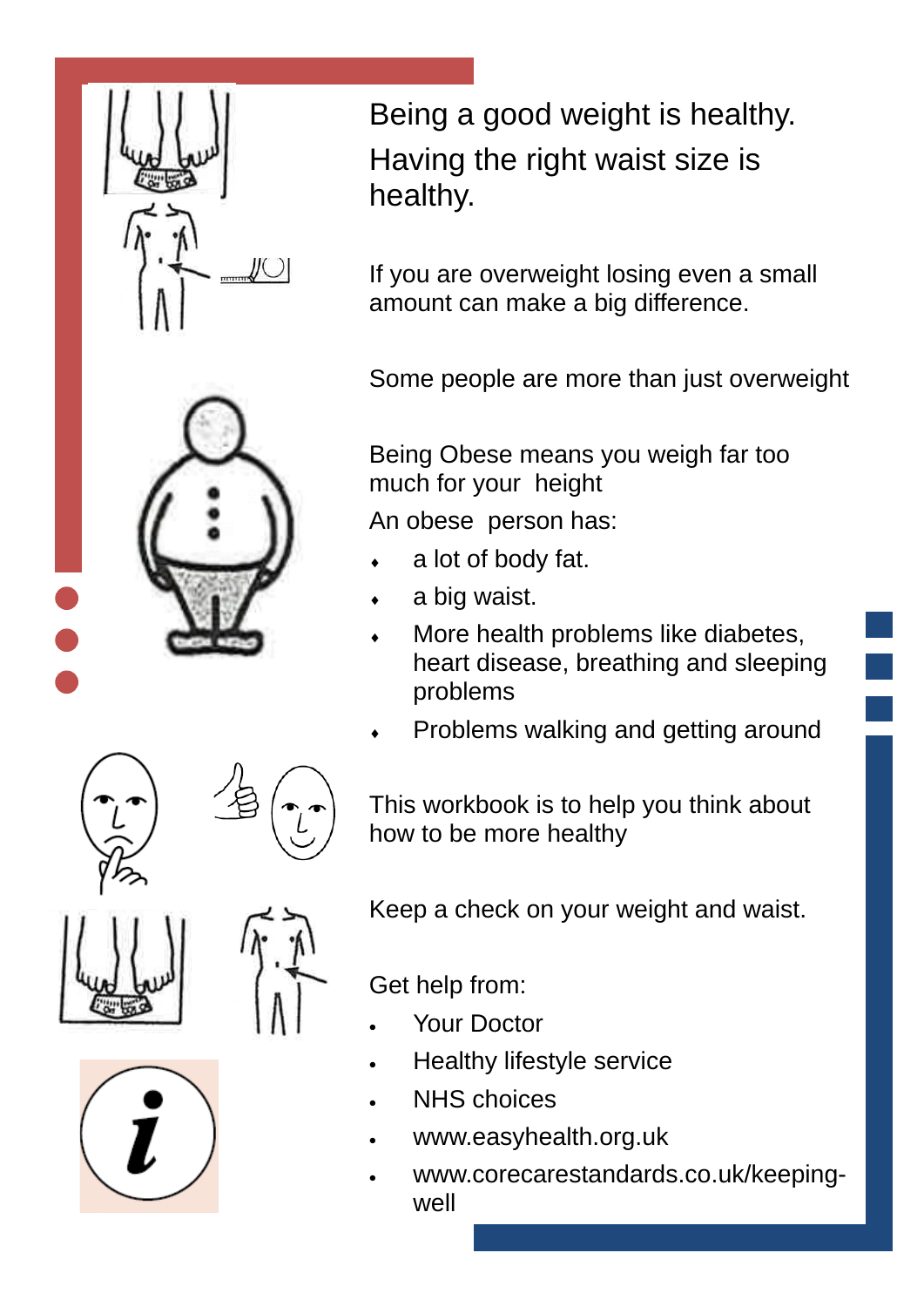





## 12 Month Challenge

Think about what you do now.

Make a change.

Carry on with your changes after 12 months.



Every month check how well you have done.



My start weight is





My start waist is

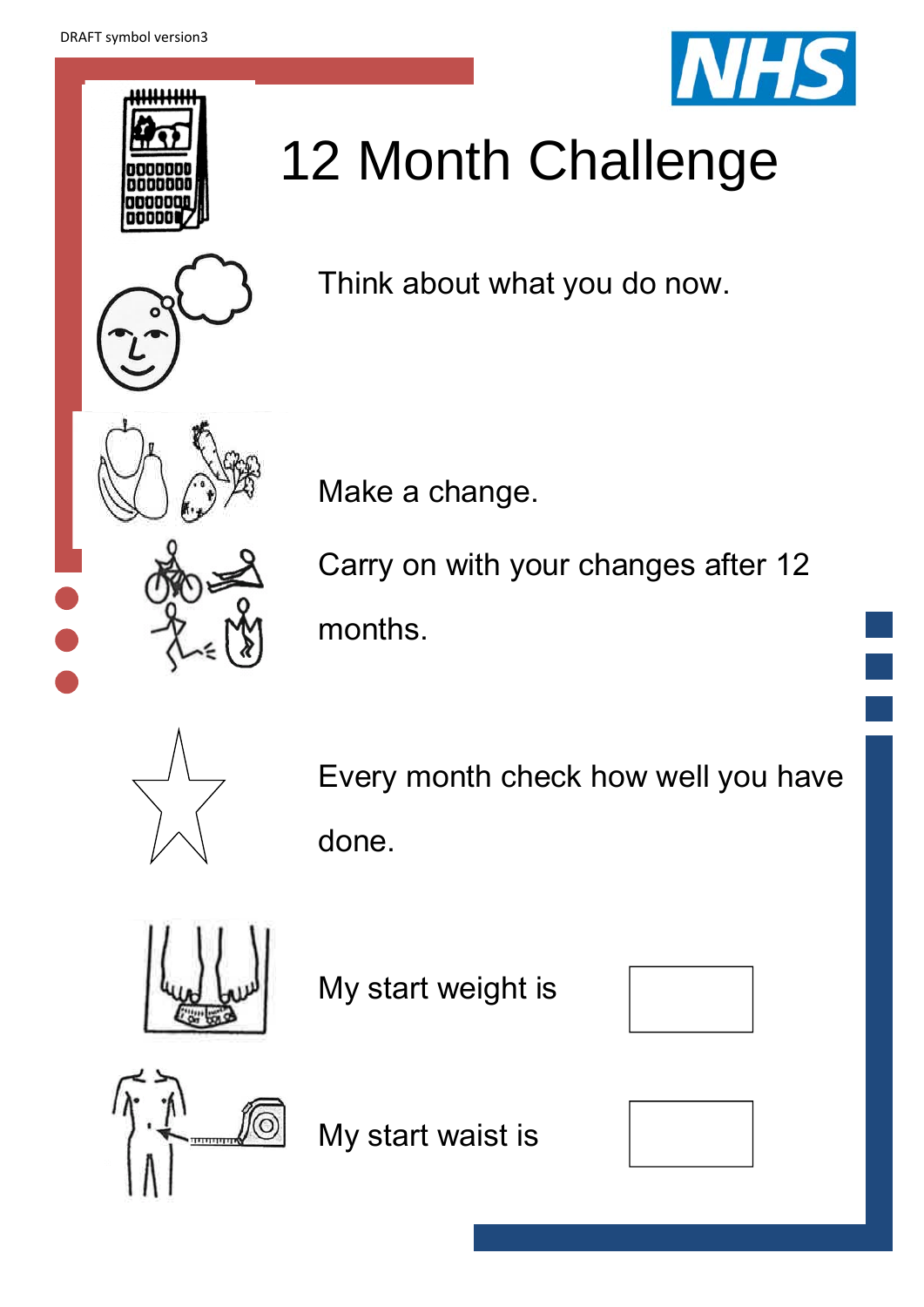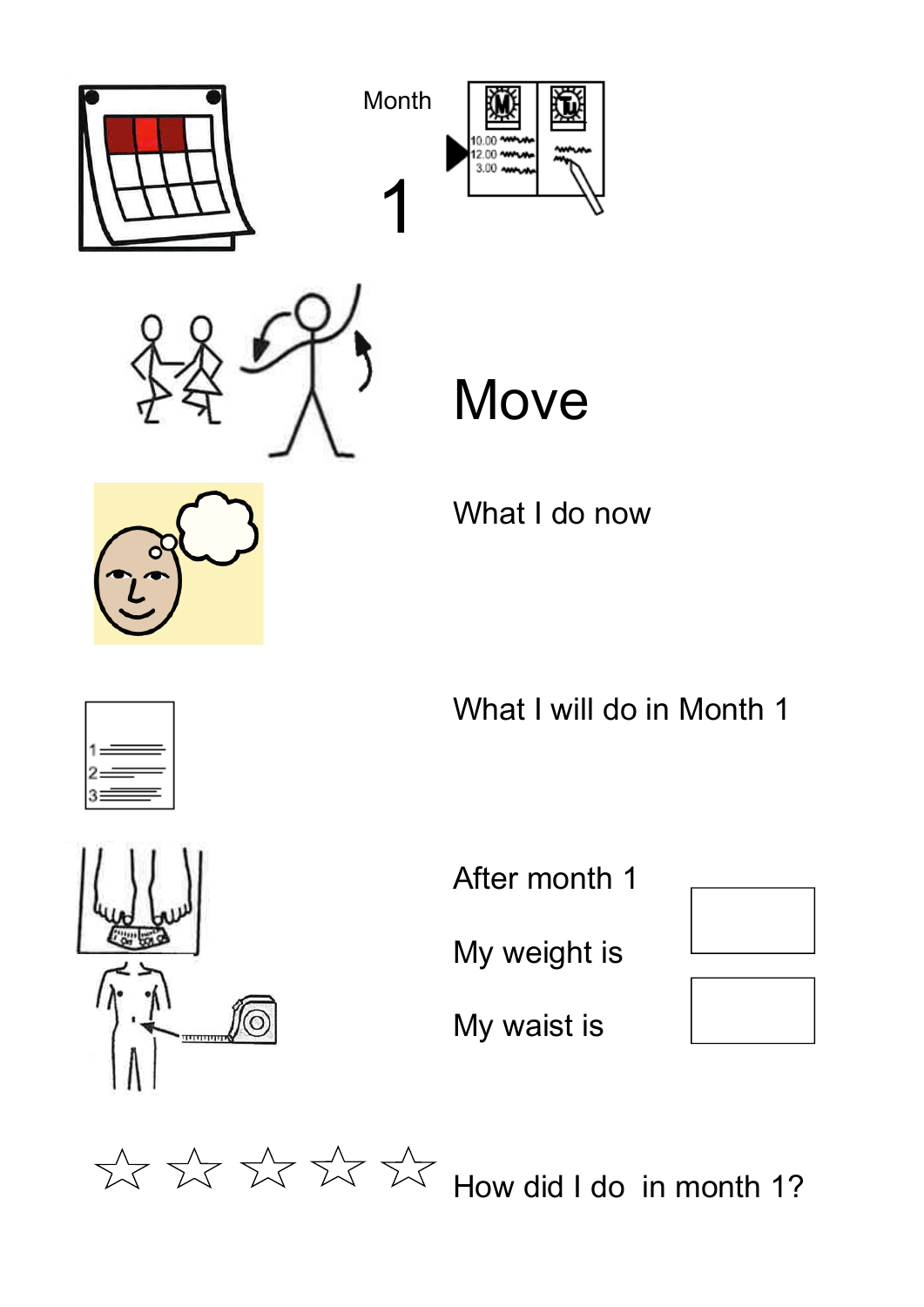DRAFT symbol version3





What I do now

What I will do in Month 2



After month 2

My weight is

My waist is



 $\frac{1}{2}$   $\frac{1}{2}$   $\frac{1}{2}$   $\frac{1}{2}$   $\frac{1}{2}$   $\frac{1}{2}$  How did I do in month 2?

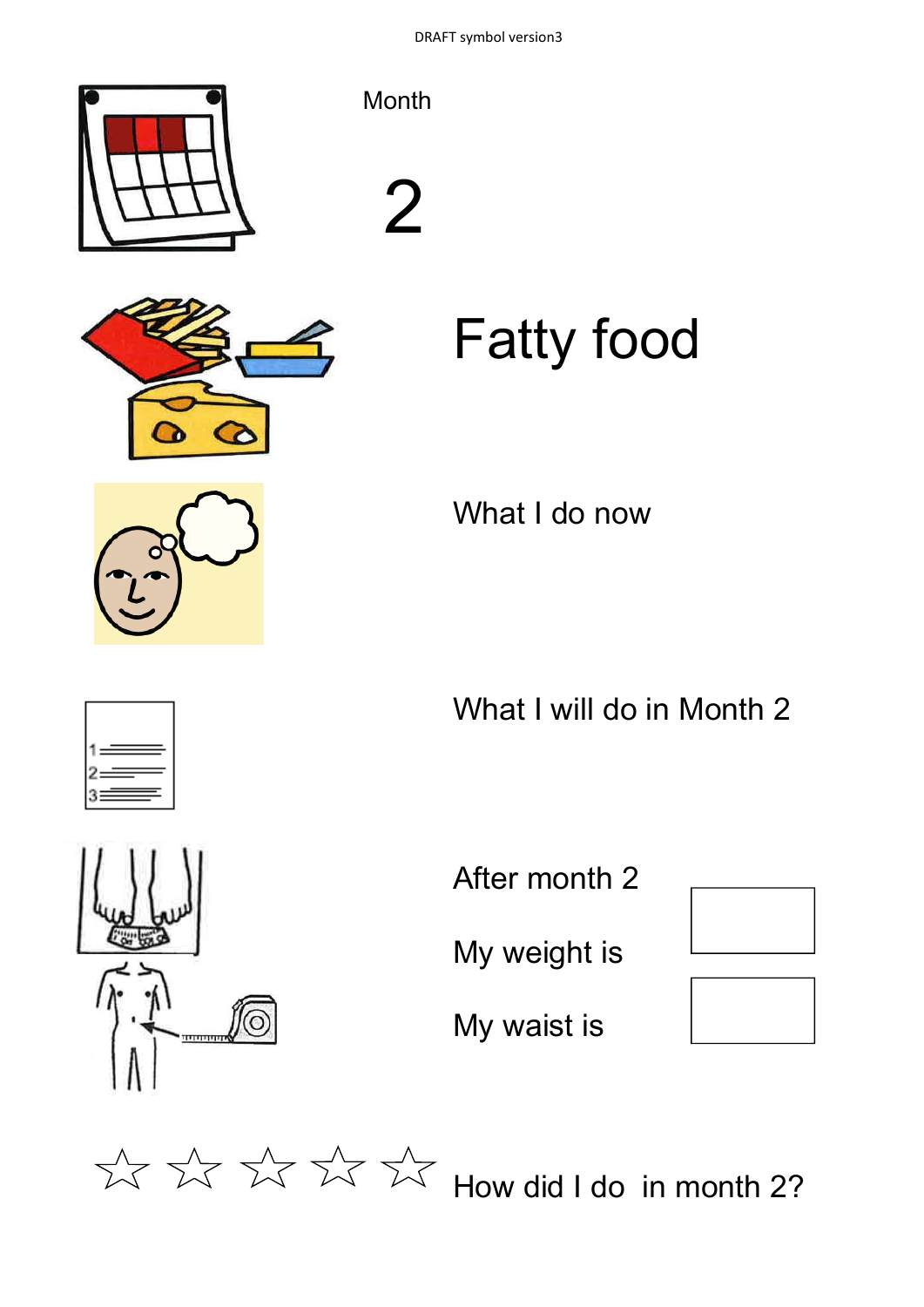





# Sugary foods



What I do now



What I will do in Month 3



After month 3

My weight is

My waist is



 $\frac{1}{2}$   $\frac{1}{2}$   $\frac{1}{2}$   $\frac{1}{2}$   $\frac{1}{2}$   $\frac{1}{2}$  How did I do in month 3?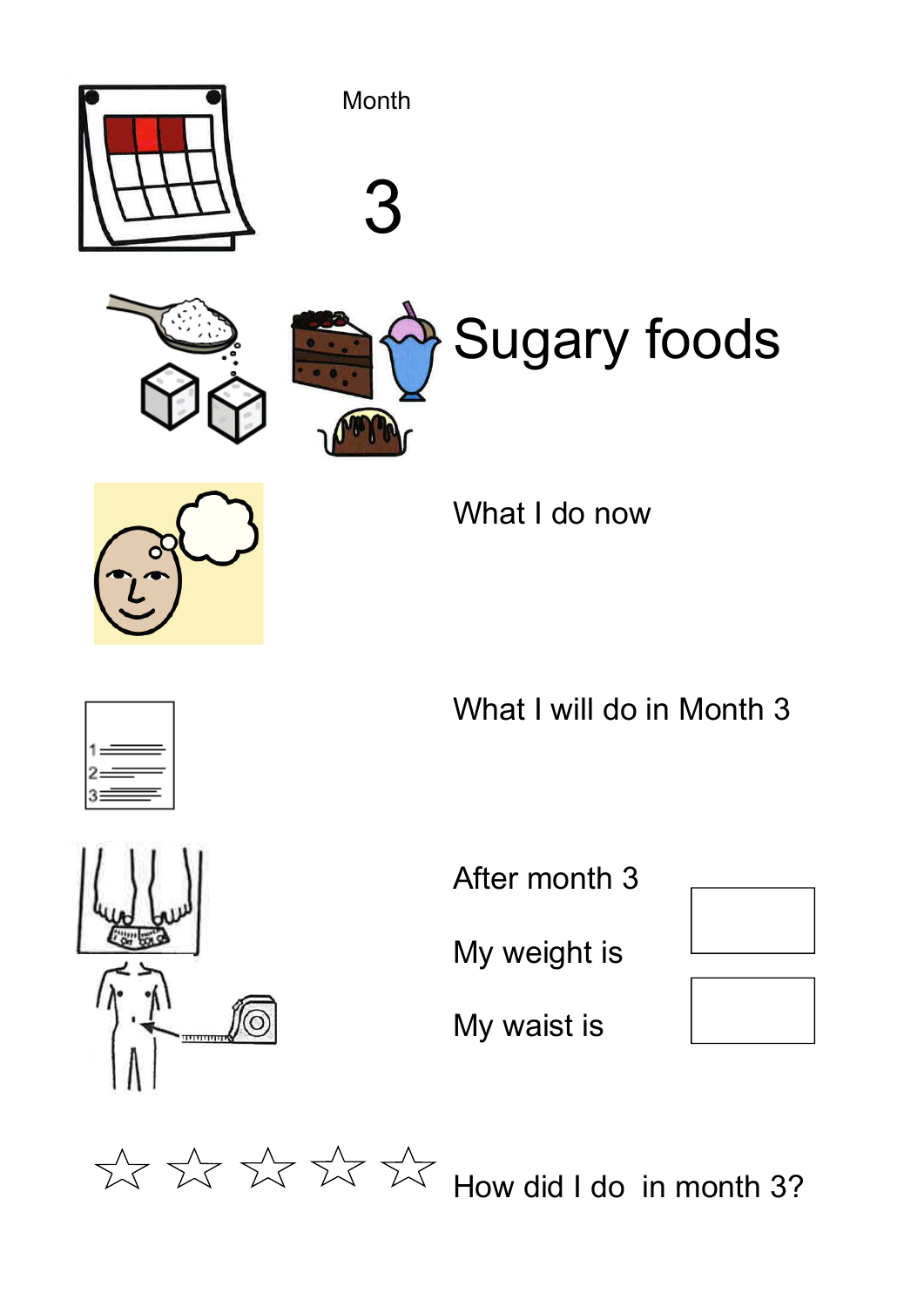





### Portions

What I do now

What I will do in Month 4



After month 4

My weight is

My waist is



 $\frac{1}{2}$   $\frac{1}{2}$   $\frac{1}{2}$   $\frac{1}{2}$   $\frac{1}{2}$   $\frac{1}{2}$  How did I do in month 4?





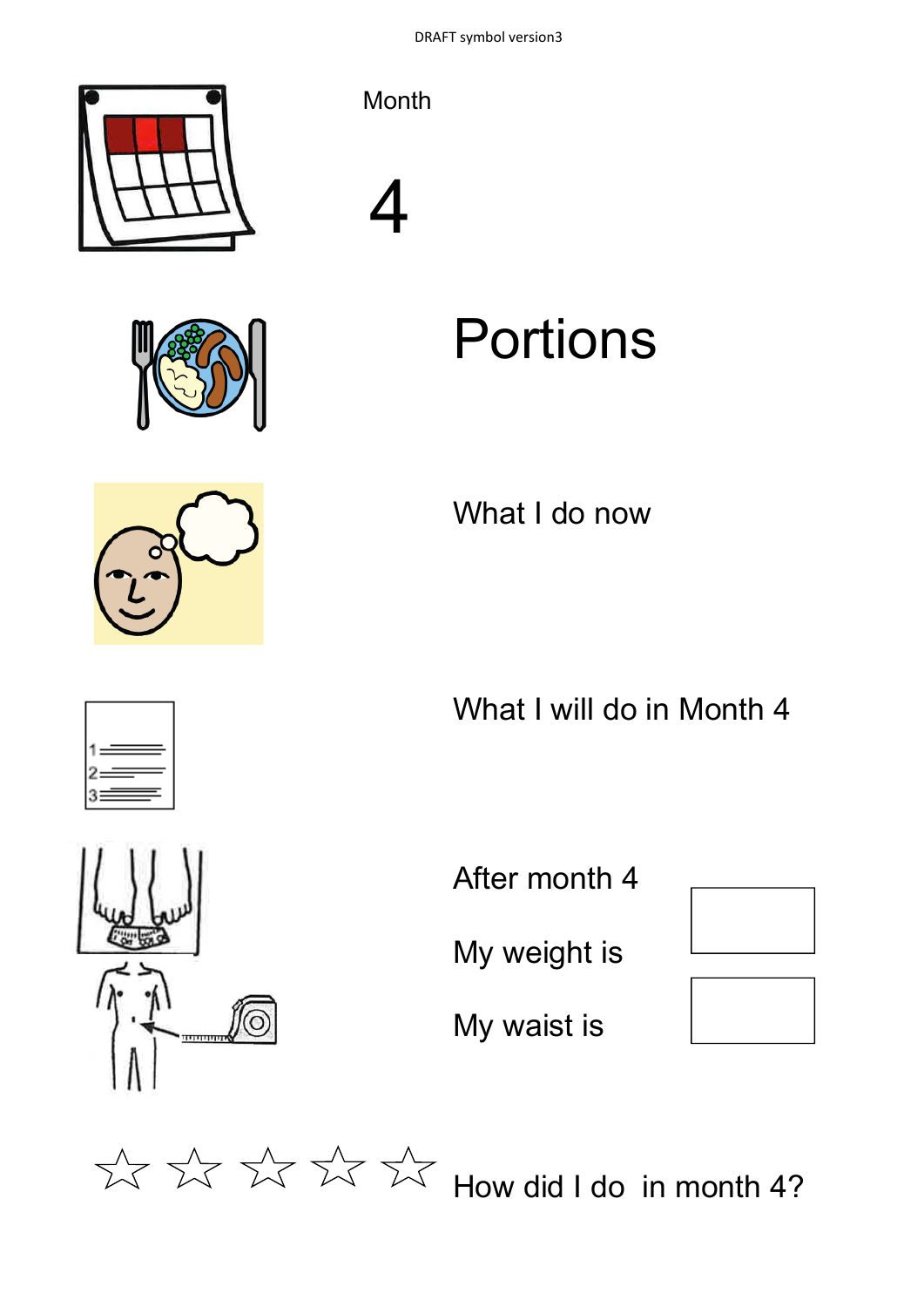

### Food Labels

What I do now





What I will do in Month 5



My weight is

My waist is





⊙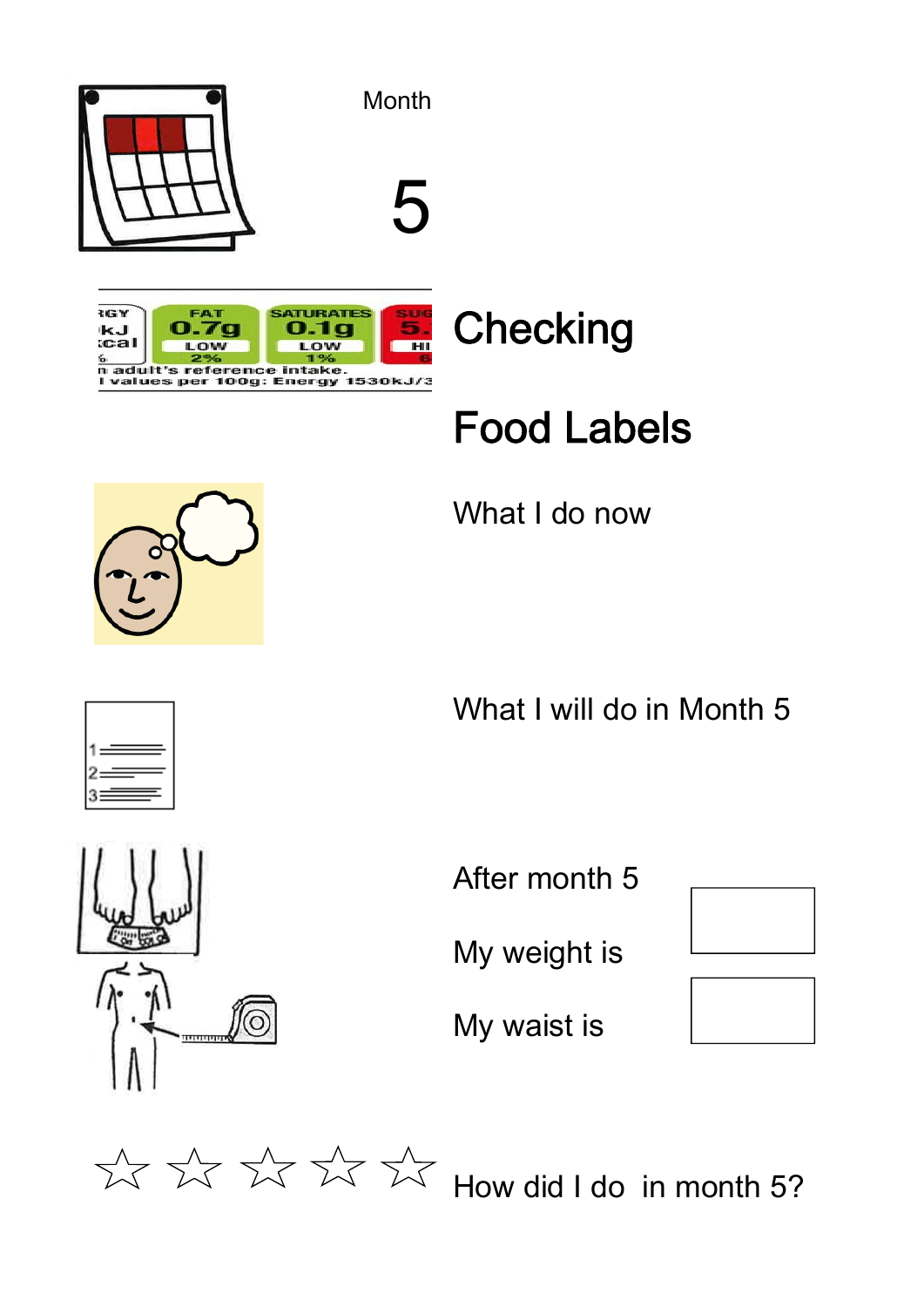DRAFT symbol version3





What I will do in Month 6



After month 6

My weight is

My waist is



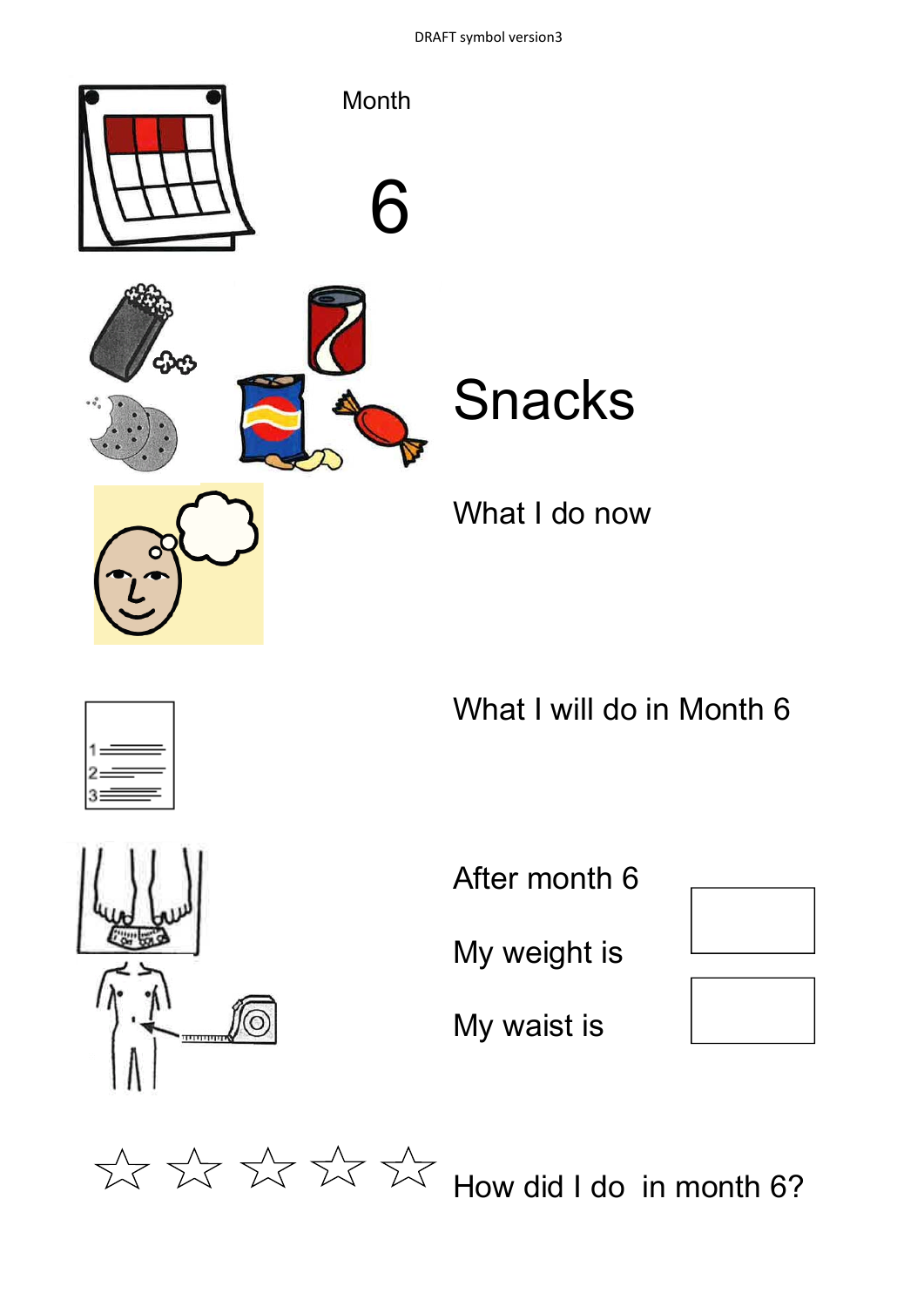Month 5 a day

## Fruit & Veg

What I do now

What I will do in Month 7

After month 7

My weight is

My waist is



 $\frac{1}{2}$   $\frac{1}{2}$   $\frac{1}{2}$   $\frac{1}{2}$   $\frac{1}{2}$   $\frac{1}{2}$  How did I do in month 7?









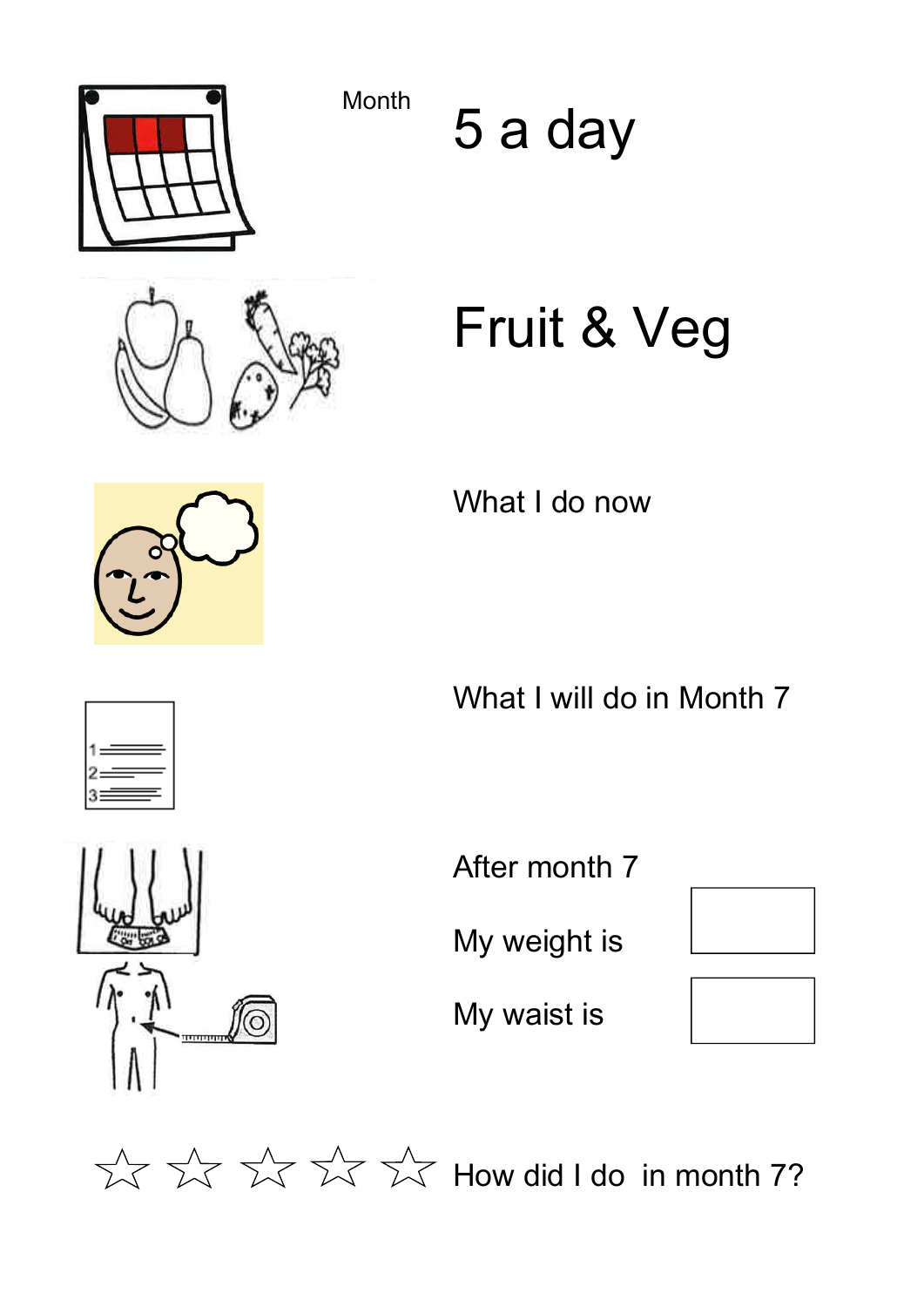





# Making food.

What I do now

What I will do in Month 8

ତି  $\overline{m}$ 

After month 8

My weight is

My waist is



 $\frac{1}{2}$   $\frac{1}{2}$   $\frac{1}{2}$   $\frac{1}{2}$   $\frac{1}{2}$   $\frac{1}{2}$  How did I do in month 8?



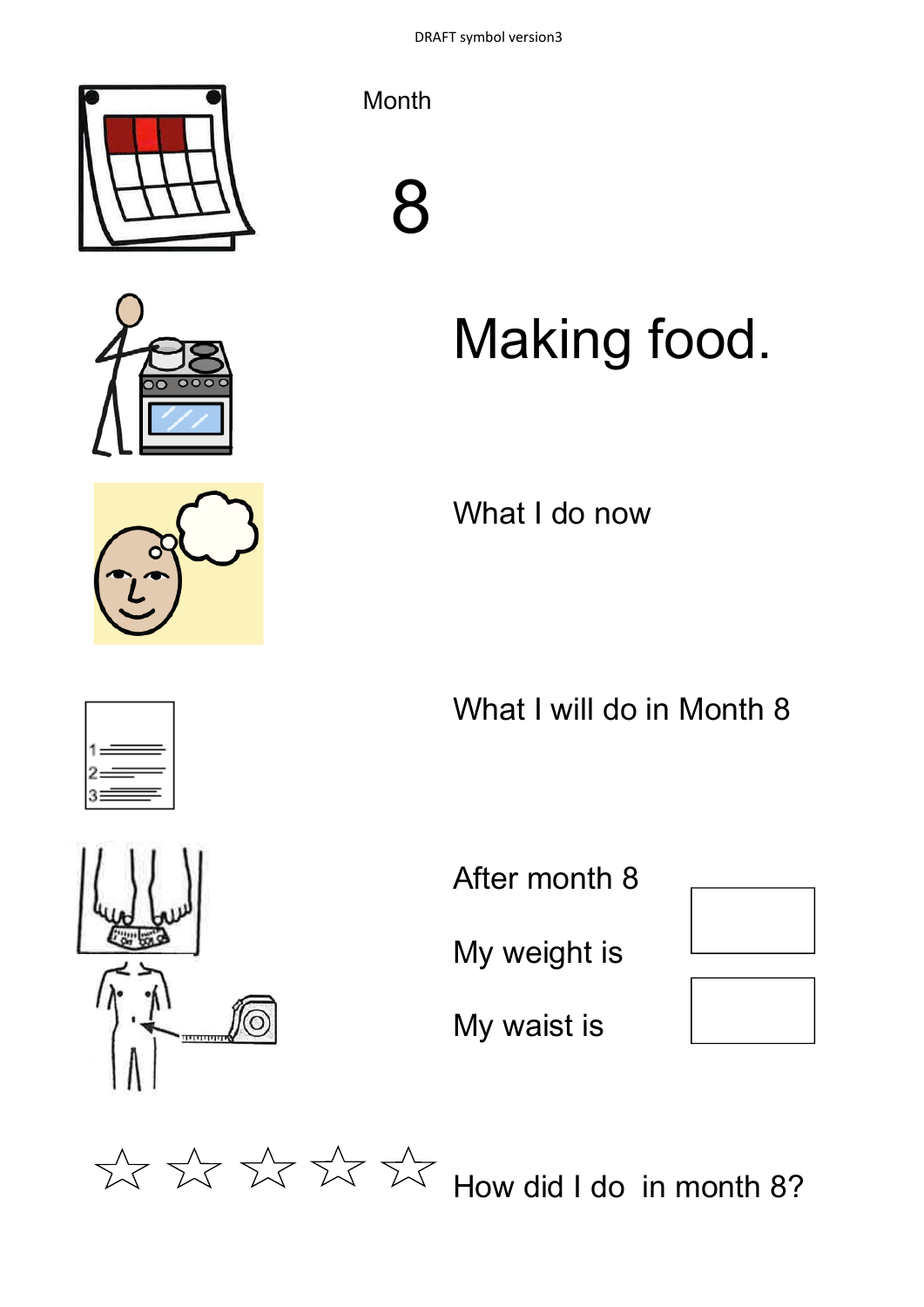

的重

Drinks



What I do now

What I will do in Month 9



After month 9

My weight is

My waist is



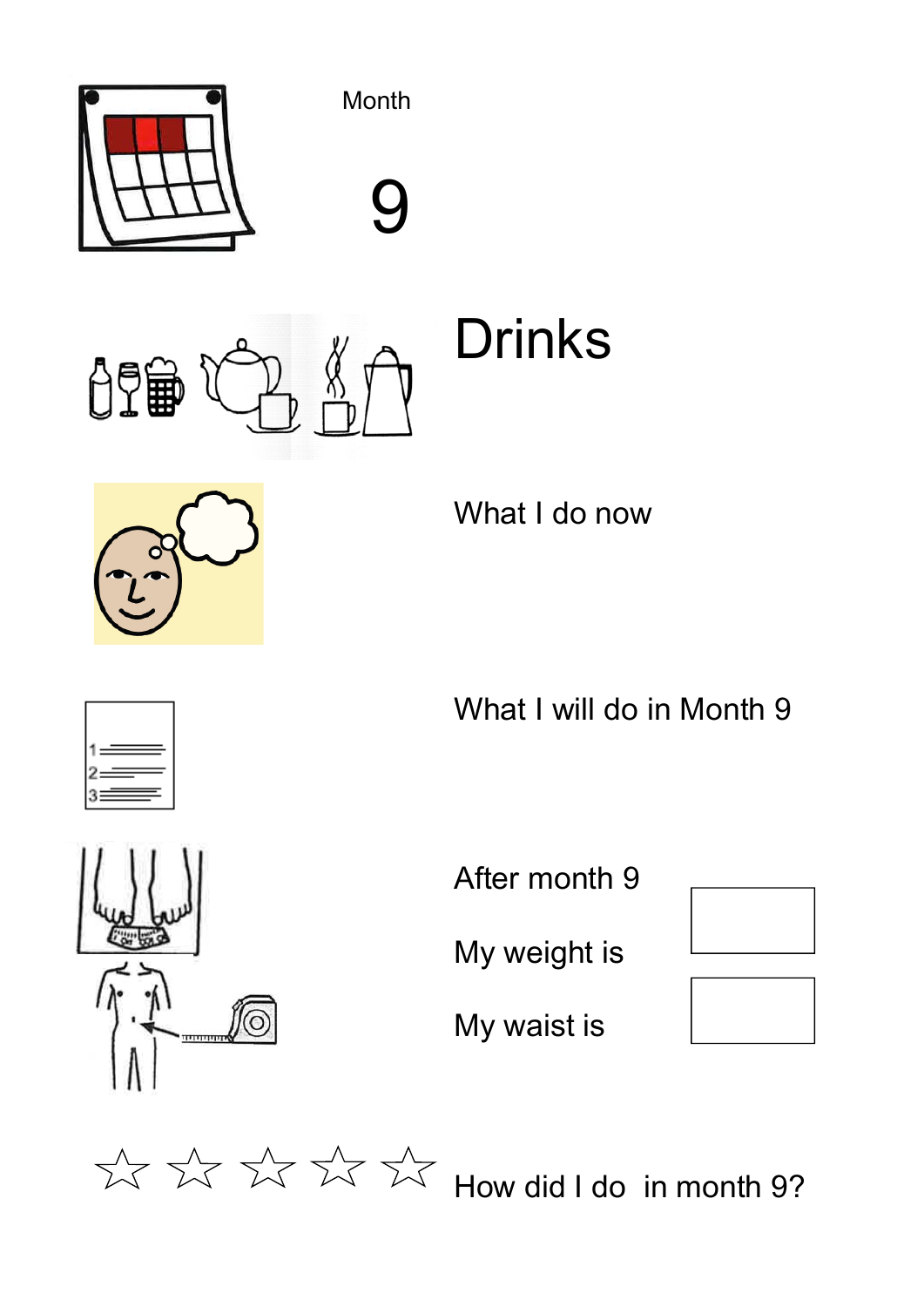



# 10

## Lunchbox

What I do now

What I will do in Month 10



After month 10 My weight is My waist is



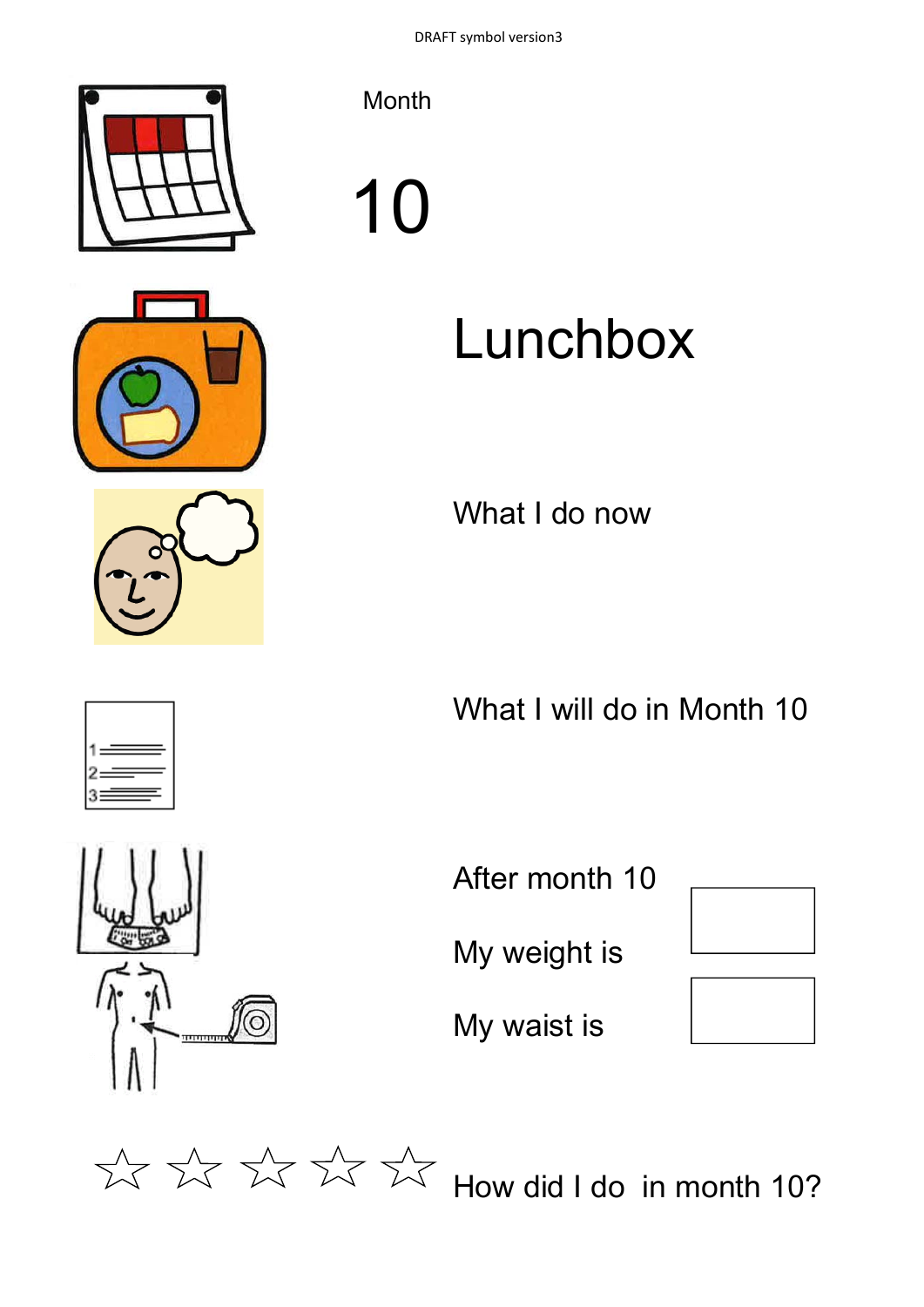

11



What I do now

What I will do in Month 11

After month 11

My weight is

My waist is



 $\frac{1}{2}$   $\frac{1}{2}$   $\frac{1}{2}$   $\frac{1}{2}$   $\frac{1}{2}$  How did I do in month 11?





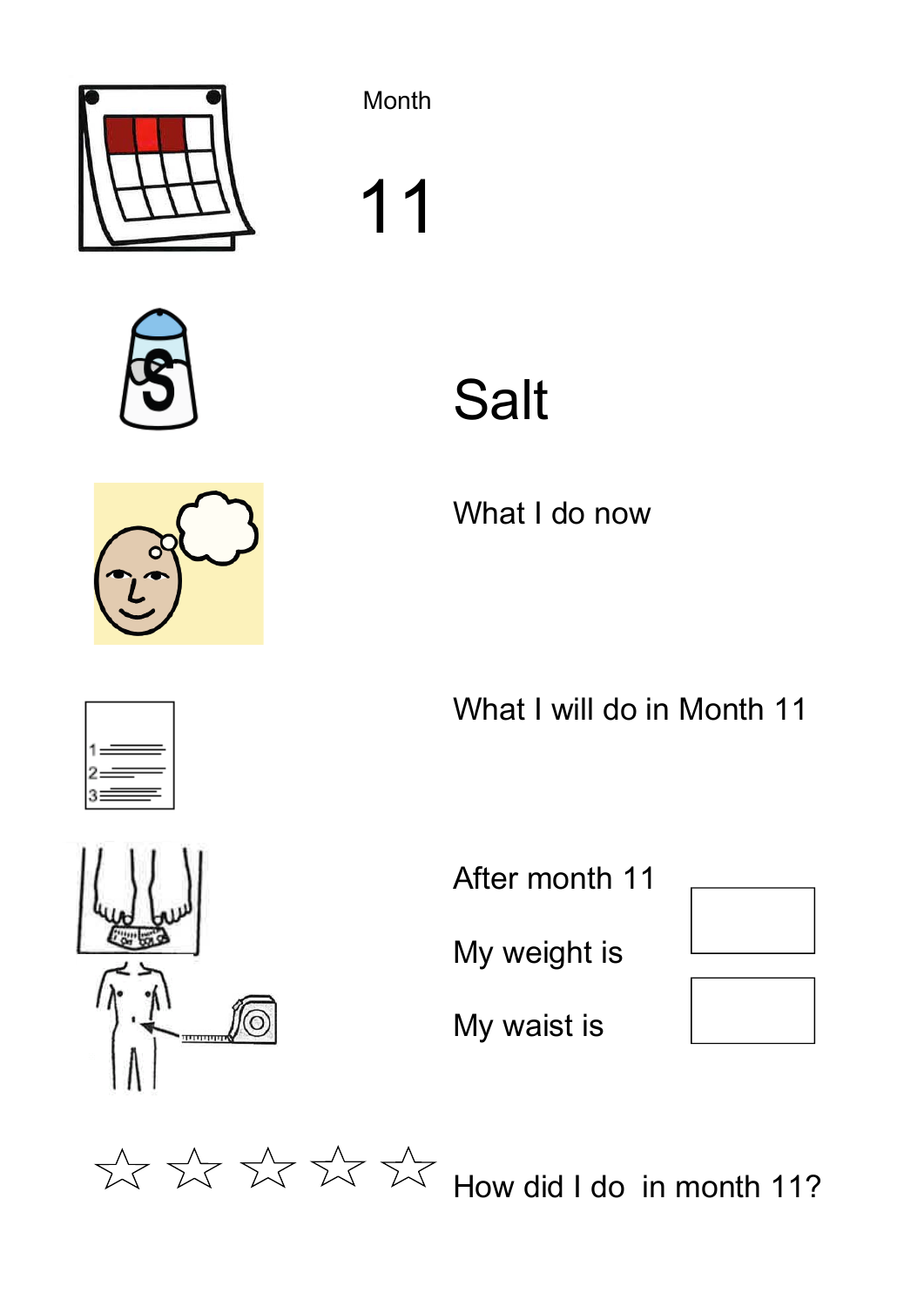



12

# Feeling good?

Think about your

**Clothes** 

**Skin** 

What I will do in Month 12



After month 12

My weight is



My waist is





How did I do in month 12?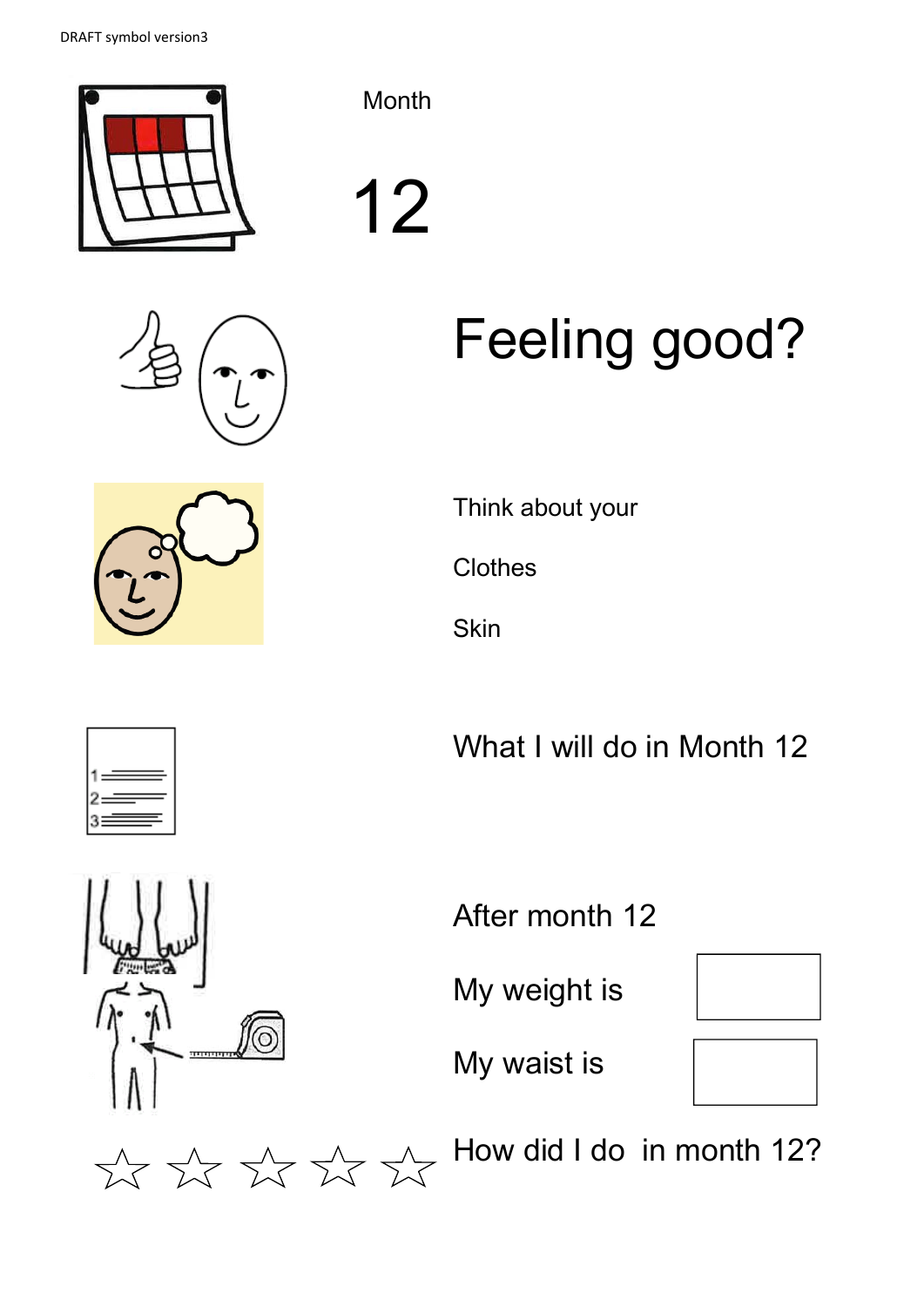



## 12 months

What I do now





What did I do in 12 months

Weight month 1:

Waist month 1:





Symbols widget software Jackie Fleeman Derbyshire



Weight month 12:

Waist month 12



How did I do in 12

months?

Healthcare NHS Foundation Trust